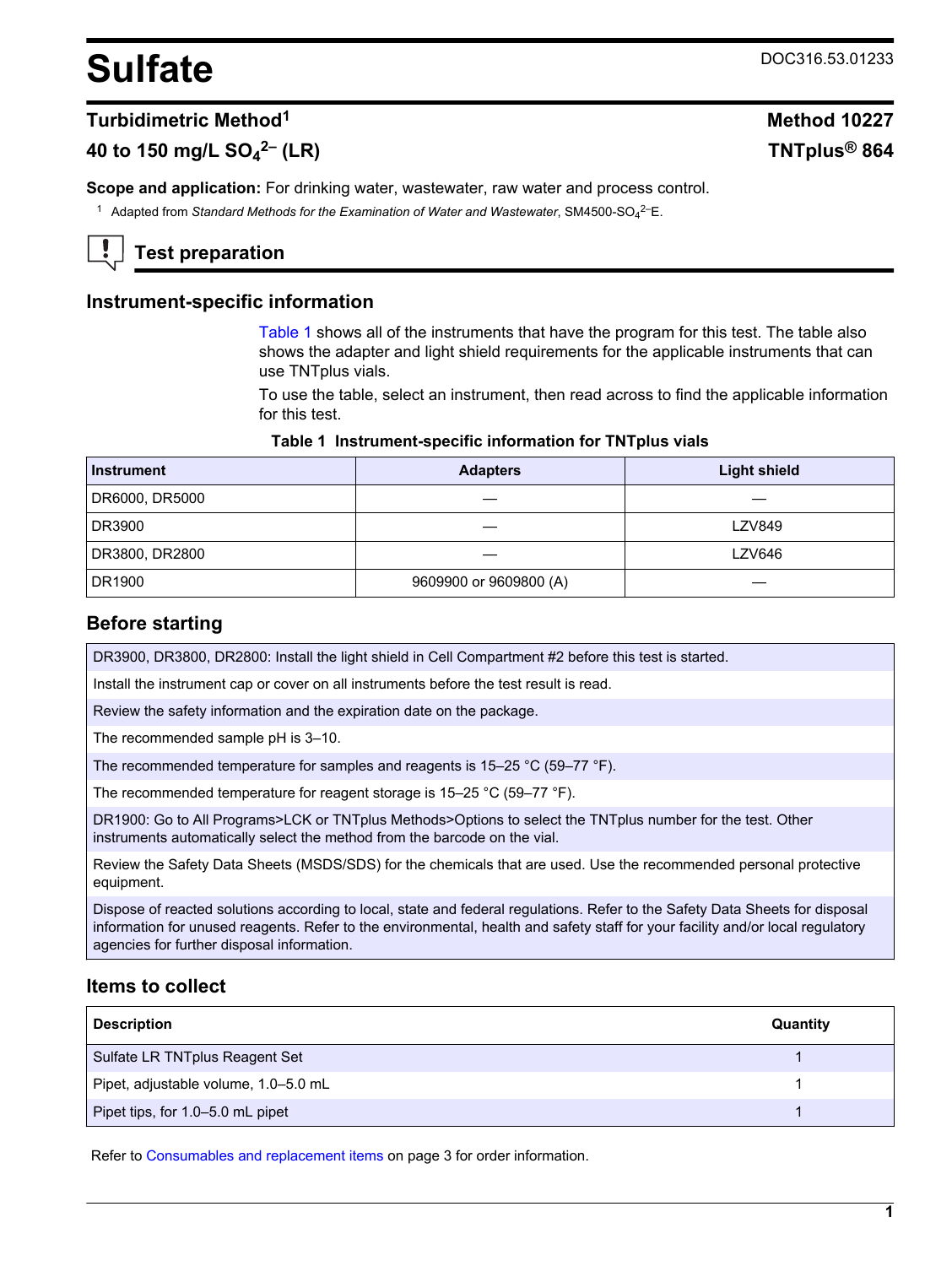## **Sample collection and storage**

- Collect samples in clean glass or plastic bottles.
- Analyze samples within 3 hours after collection for best results.
- To preserve samples for later analysis, keep the samples at or below 6  $\degree$ C (43  $\degree$ F) for up to 28 days.
- Let the sample temperature increase to room temperature before analysis.

# **Test procedure**



**1.** Use a pipet to add 5.0 mL of sample to the test vial.



**2.** Add one level spoonful of Reagent A to the vial.



**3.** Immediately tighten the cap on the vial and **invert for 2 minutes**.



**4.** Clean the vial.



**5.** DR1900 only: Select program 864. Refer to [Before starting](#page-0-0) on page 1.

**6.** Insert the vial into the cell holder. DR1900 only: Push **READ**. Results show in  $SO_4^2$ <sup>-</sup>.

# **Accuracy check**

## **Standard solution method**

Use the standard solution method to validate the test procedure, the reagents and the instrument.

Items to collect:

- Sulfate Standard Solution, 50-mg/L or 100-mg/L, Wastewater Effluent Standard Solution, Mixed Parameter (contains 50 mg/L  $SO_4^2$ ) or Drinking Water Standard, Mixed Parameter (contains 50 mg/L  $SO_4^2$ <sup>2-</sup>)
- **1.** Use the test procedure to measure the concentration of the standard solution.
- **2.** Compare the expected result to the actual result.

*Note: The factory calibration can be adjusted slightly with the standard adjust option so that the instrument shows the expected value of the standard solution. The adjusted calibration is then used for all test results. This adjustment can increase the test accuracy when there are small variations in the reagents or instruments.*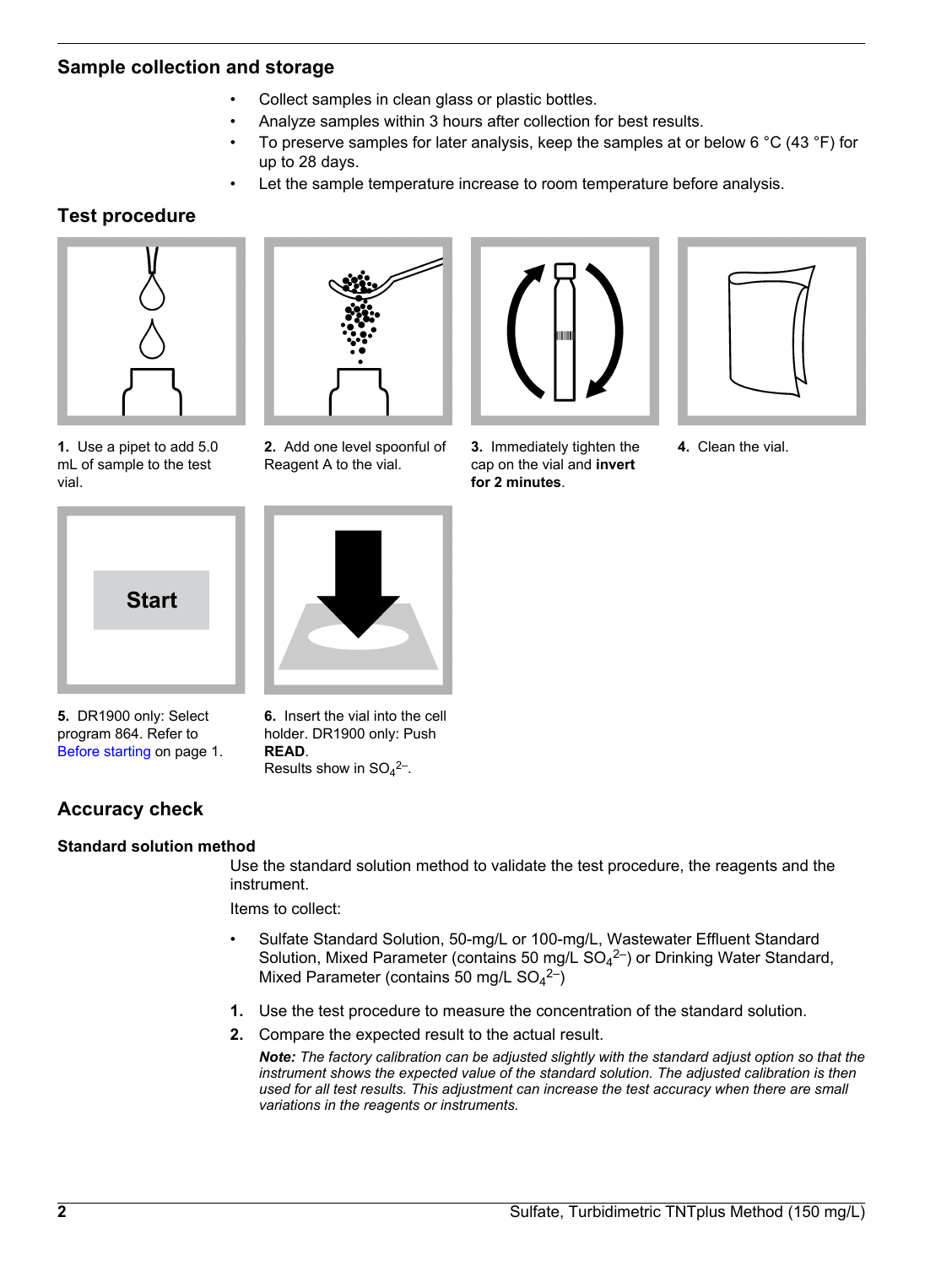# <span id="page-2-0"></span>**Summary of Method**

Sulfate ions in the sample react with barium chloride in aqueous solution and form a precipitate of barium sulfate. The measurement wavelength is 430 nm.

# **Consumables and replacement items**

#### **Required reagents**

| ' Description                  | <b>Quantity/Test</b> | Unit      | Item no.      |
|--------------------------------|----------------------|-----------|---------------|
| Sulfate LR TNTplus Reagent Set |                      | $25$ /pkq | <b>TNT864</b> |

#### **Required apparatus**

| <b>Description</b>                   | <b>Quantity/test</b> | Unit   | Item no.      |
|--------------------------------------|----------------------|--------|---------------|
| Pipet, adjustable volume, 1.0–5.0 mL |                      | each   | <b>BBP065</b> |
| Pipet tips, for 1.0–5.0 mL pipet     |                      | 75/pkg | <b>BBP068</b> |
| Light shield, DR3800, DR2800, DR2700 |                      | each   | <b>LZV646</b> |
| Light shield, DR3900                 |                      | each   | LZV849        |

#### **Recommended standards**

| <b>Description</b>                                                                                                                                        | Unit   | Item no. |
|-----------------------------------------------------------------------------------------------------------------------------------------------------------|--------|----------|
| Drinking Water Standard, Mixed Parameter, Inorganic for F, $NO3-N$ , $PO43-$ , $SO42-$                                                                    | 500 mL | 2833049  |
| Sulfate Standard Solution, 50-mg/L SO <sub>4</sub> <sup>2-</sup>                                                                                          | 500 mL | 257849   |
| Sulfate Standard Solution, 100-mg/L $SO42–$                                                                                                               | 500 mL | 89149    |
| Wastewater Effluent Standard Solution, Mixed Parameter, for NH <sub>3</sub> -N, NO <sub>3</sub> -N, PO <sub>4</sub> <sup>3-</sup> ,<br>COD, $SO42-$ , TOC | 500 mL | 2833249  |

## **Optional reagents and apparatus**

| <b>Description</b>                                         | Unit           | Item no. |
|------------------------------------------------------------|----------------|----------|
| Sampling bottle with cap, low density polyethylene, 500-mL | $12$ /p $kg$   | 2087079  |
| Test tube rack, polyethylene, for 13-mm OD vials, 90 holes | each           | 2497900  |
| Water, deionized                                           | 4 <sub>1</sub> | 27256    |